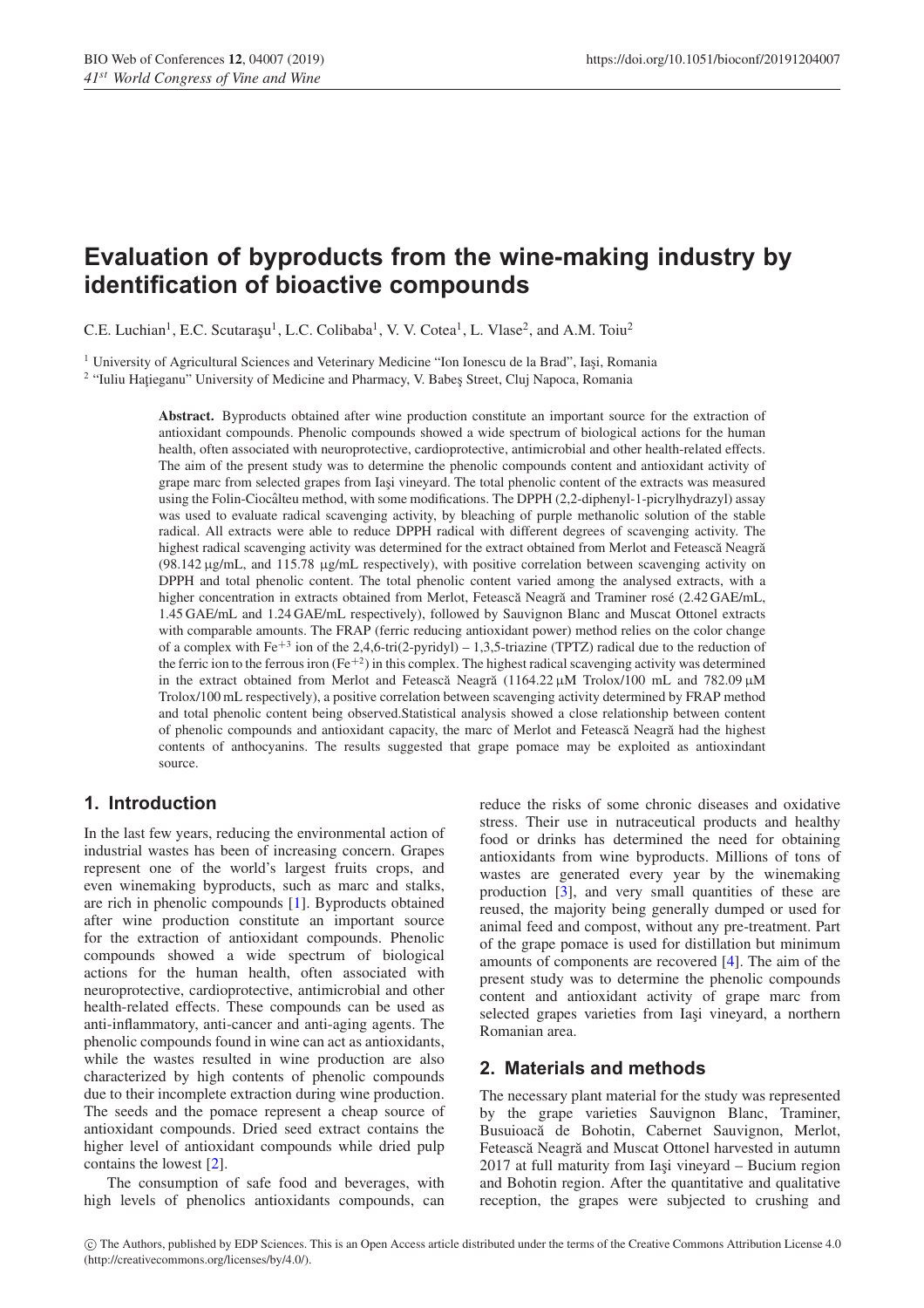**Table 1.** Extracts obtained from grape varieties.

| <b>EXTRACT NUMBER</b> | <b>VARIETY</b>        |
|-----------------------|-----------------------|
|                       | Merlot                |
| 2                     | Cabernet Sauvignon    |
|                       | Busuioaca de Bohotin  |
|                       | <b>Muscat Ottonel</b> |
|                       | Fetească Neagră       |
|                       | Traminer              |
|                       | Sauvignon Blanc       |

desteming followed by maceration (24 hours for whites and 5 days for reds at  $10\degree C$ ) and then pressed with a pneumatic press. The grape pomace resulted from pressing was dried and frozen in plastic packaging.

#### **2.1. Determination of total polyphenolic content**

The total phenolic content (TPC) of the extracts was measured using the Folin-Ciocalteu method, with some modifications. The absorbance was measured at 760 nm, using a JASCO UV-VIS spectrophotometer. Standard curve was prepared by using different concentrations of gallic acid. TPC was expressed as mg gallic acid/ mL extract (mg GAE/mL extract).

#### **2.2. DPPH assay**

The DPPH (2,2-diphenyl-1-picrylhydrazyl) assay was used to evaluate radical scavenging activity, by bleaching of purple methanolic solution of the stable radical. The measurement of the antioxidant effect is calculated according to the DPPH absorbtion by antioxidants.  $20 \mu l$ of diluted extracts were added to 980 µl DPPH solution ( $100 \mu$ M). The decrease in absorbance was measured at 517 nm, using a UV-VIS JASCO V-530 spectrophotometer after 30 min incubation period. Both hydrophilic and lipophilic synthetic antioxidants, quercetin and butylated hydroxytoluene (BHT) were used as standards. The percentage inhibition of DPPH radical after adding individual samples was calculated using the following equation: I = 100  $(A_c - A_s)/A_c$ , where I – DPPH inhibition (%), A<sub>c</sub>– absorbance of control sample, A<sub>s</sub>– absorbance of tested sample. Antioxidant activity was also expressed as inhibitory concentration  $IC_{50}$ , defined as the concentration of the sample required to cause a 50% decrease in initial DPPH radical absorbance.  $IC_50$  values in DPPH assay were calculated graphically. All experiments were performed in triplicate  $[5-7]$  $[5-7]$ .

### **2.3. Ferric reducing antioxidant power assay**

*FRAP assay is a novel method for assessing "antioxidant power".* The FRAP (ferric reducing antioxidant power) method relies on the change in the color of a complex with  $Fe^{+3}$  ion of the 2,4,6-tri(2-pyridyl)-1,3,5-triazine (TPTZ) radical due to the reduction of the ferric ion to the ferrous iron  $(Fe^{+2})$  in this complex. Trolox was used as reference. A curve absorbance was built according to Trolox mass, the correlation coefficient  $(R^2)$  for this curve being 0.992. The final results were converted to  $\mu$ M Trolox equivalents/100 mL extract [\[8](#page-2-6),[9\]](#page-2-7).

<span id="page-1-0"></span>**Table 2.** TPC in analysed extracts  $(\pm SD)$ .

| <b>Sample</b> | TPC (mg GAE/mL)  |
|---------------|------------------|
|               | $2.421 \pm 0.09$ |
| 2             | $0.642 \pm 0.03$ |
| 3             | $0.404 \pm 0.02$ |
| 4             | $0.771 \pm 0.05$ |
| 5             | $1.452 \pm 0.07$ |
| 6             | $1.242 \pm 0.05$ |
|               | $0.884 \pm 0.06$ |

<span id="page-1-1"></span>**Table 3.** Antioxidant activity of extracts using DPPH method.

| Sample         | $IC_{50} (\mu g/mL)$ |
|----------------|----------------------|
| 1              | $98.142 \pm 4.31$    |
| $\mathfrak{D}$ | $134.48 \pm 5.27$    |
| 3              | $144.9 \pm 6.41$     |
| 4              | $132.17 \pm 5.11$    |
| 5              | $115.78 \pm 4.29$    |
| 6              | $119.86 \pm 4.35$    |
| 7              | $127.96 \pm 4.74$    |
| Quercetin      | $5.59 \pm 0.13$      |
| RHT            | $15.88 \pm 1.06$     |

Note: Values are expressed as the mean  $\pm$  SD ( $n = 3$ ).

# **3. Results and discussion**

### **3.1. Polyphenols analysis**

The total phenolic content varied considering the analysed extracts, with higher concentration in extract 1 (Merlot), 5 (Fetească Neagră) and 6 (Traminer) (2.42 GAE/mL, 1.45 GAE/mL, and 1.24 GAE/mL respectively), followed by 7 (Sauvignon Blanc) and 4 (Muscat Ottonel) extracts with comparable amounts. obtained concentrations of total polyphenols are presented in Table [2.](#page-1-0)

#### **3.2. Antioxidant activity assay by DPPH method**

In order to evaluate the ability of extracts and synthetic antioxidants quercetin and BHT to donate a hydrogen atom, the stable free radical DPPH was used. All extracts obtained from natural products were able to reduce DPPH radical with different degrees of scavenging activity. A lower IC50 value represents a higher effect, thus a better antioxidant activity.

The results obtained for the evaluation of the antioxidant activity using the DPPH assay are presented in Table [3.](#page-1-1)

Merlot extract (sample 1) had the strongest antioxidant activity with  $IC_{50}$  value of 98.142  $\mu$ g/mL. All analysed extracts showed lower DPPH scavenging activity than both quercetin and BHT. The highest radical scavenging activity was determined for extracts 1 (Merlot) and 5 (Fetească Neagră) (98.142  $\mu$ g/mL, and 115.78  $\mu$ g/mL respectively), with positive correlation between scavenging activity on DPPH and total phenolic content. The results are related to the presence of higher amounts of phenolic compounds and indicate that different active principles can contribute to antioxidant properties of natural products. The various antioxidant properties these extracts may be due to the variability of composition and content in phytochemicals, and the method used for extraction.

Considering the obtained results, the following order in antioxidant activity could be established:  $3 < 2 < 4 <$  $7 < 6 < 5 < 1 <$  BHT  $\lt$  quercetin. According to this